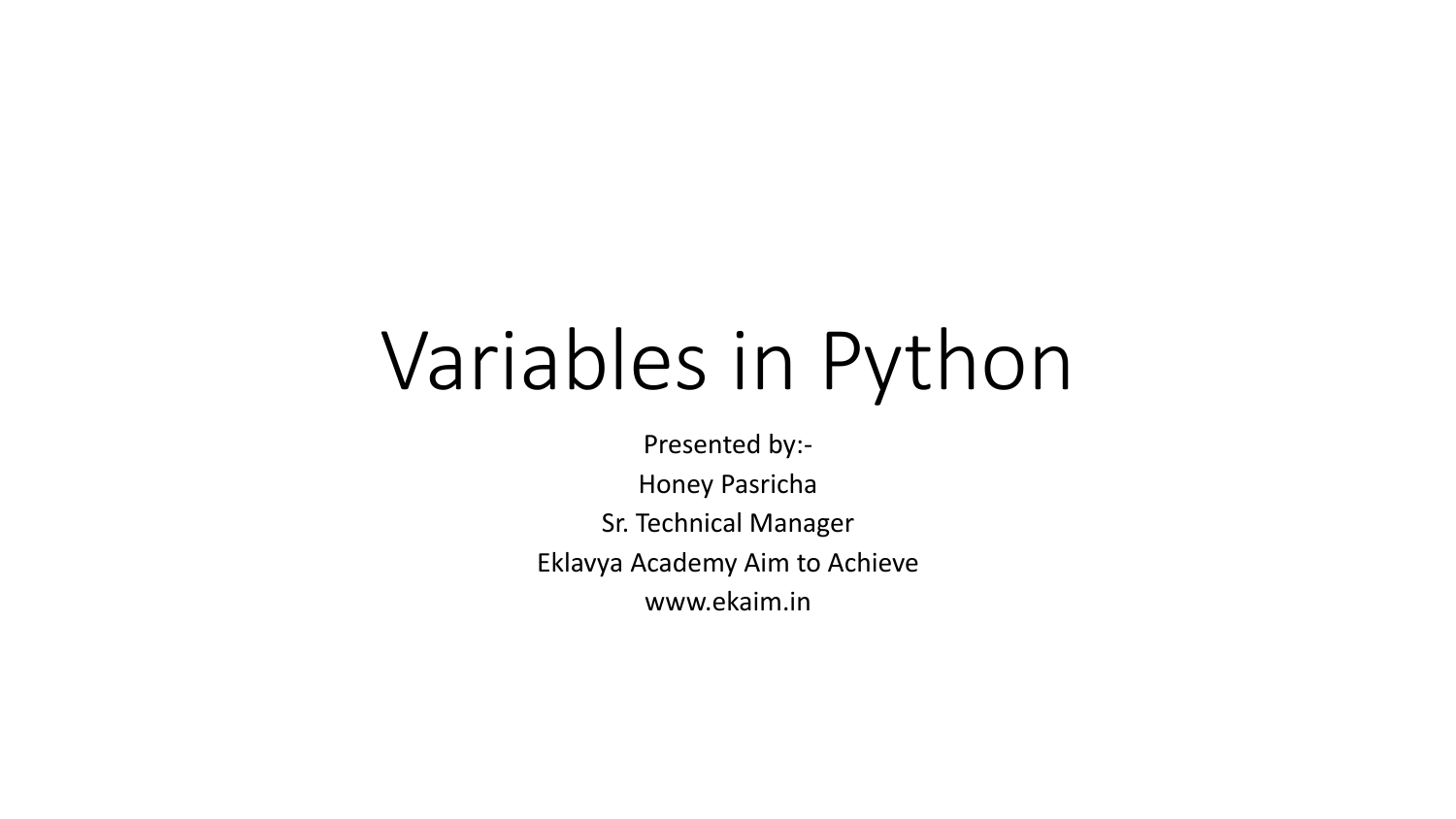# You type *expressions*. Python computes their *values*.

- 5
- 3+4
- $44/2$
- 2\*\*3
- $3*4+5*6$ 
	- If precedence is unclear, use parentheses
- $\bullet$  (72 32) / 9  $*$  5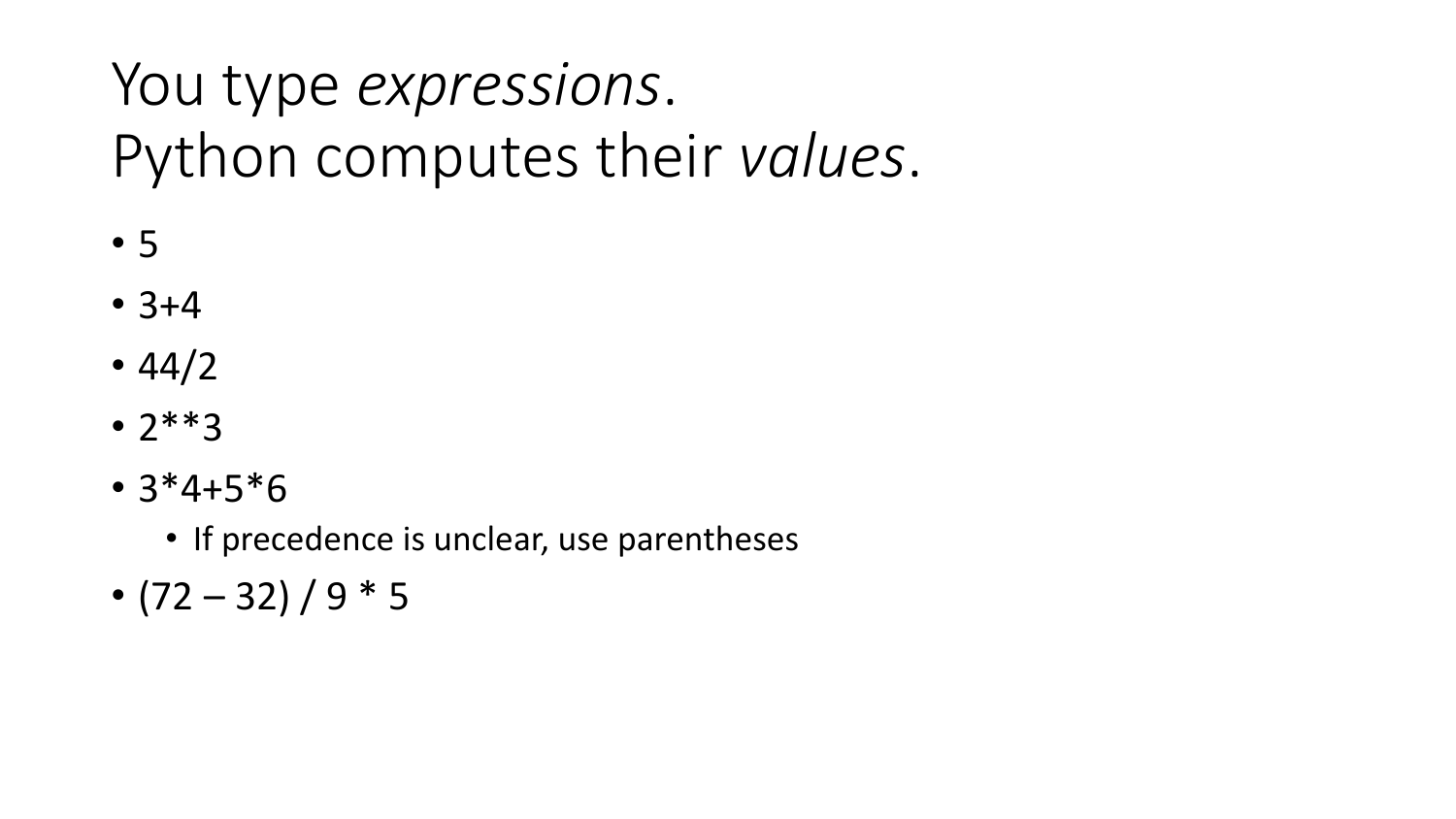# An expression is evaluated from the inside out

• How many expressions are in this Python code?



(**72** – **32**) / **9.0** \* **5** (**40**) / **9.0** \* **5 40** / **9.0** \* **5 4.44** \* **5 22.2**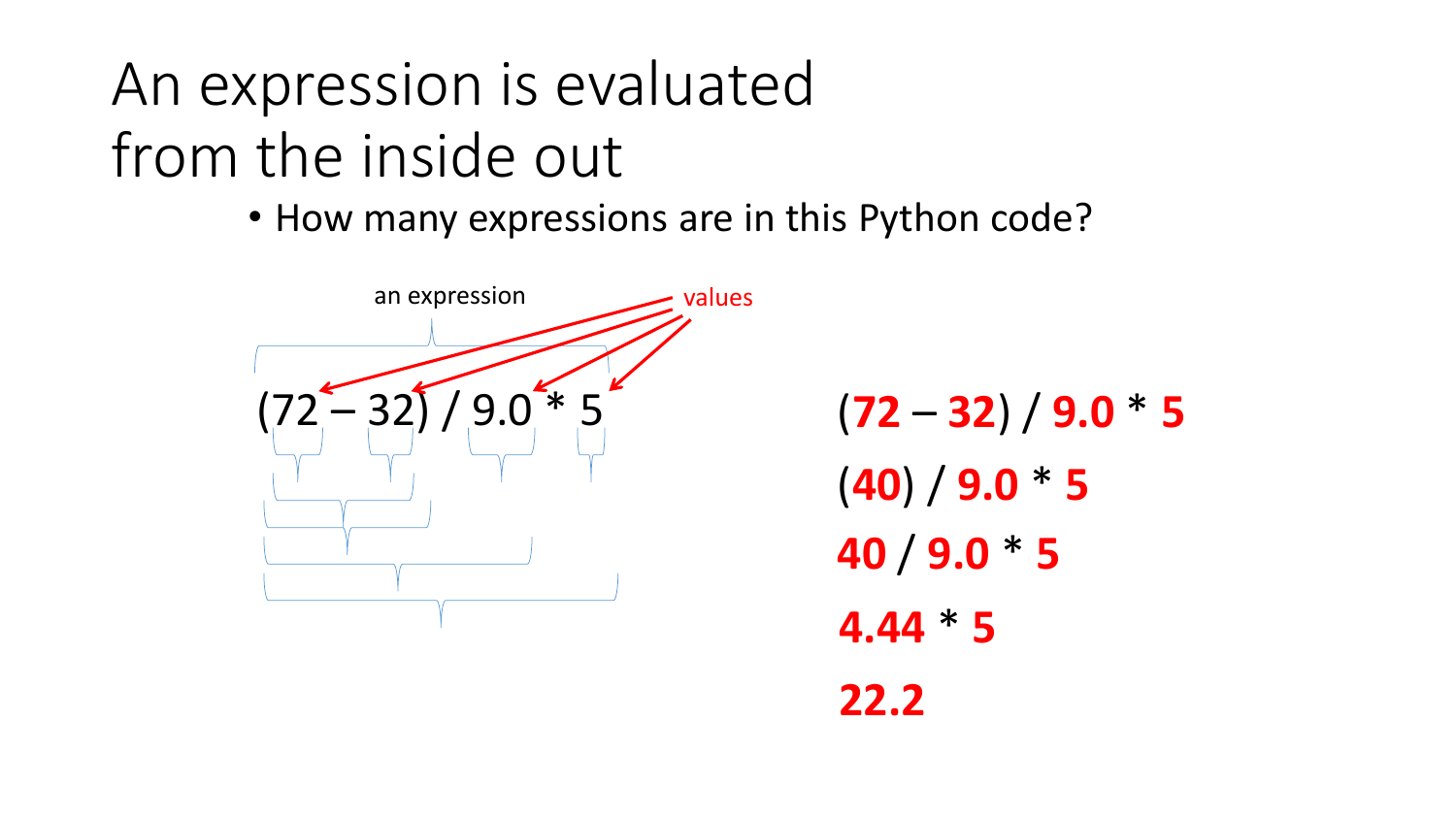Another evaluation example

(**72** – **32**) / (**9.0** \* **5**) (**40**) / (**9.0** \* **5**) **40** / (**9.0** \* **5**) **40** / (**1.8**) **40** / **1.8 22.2**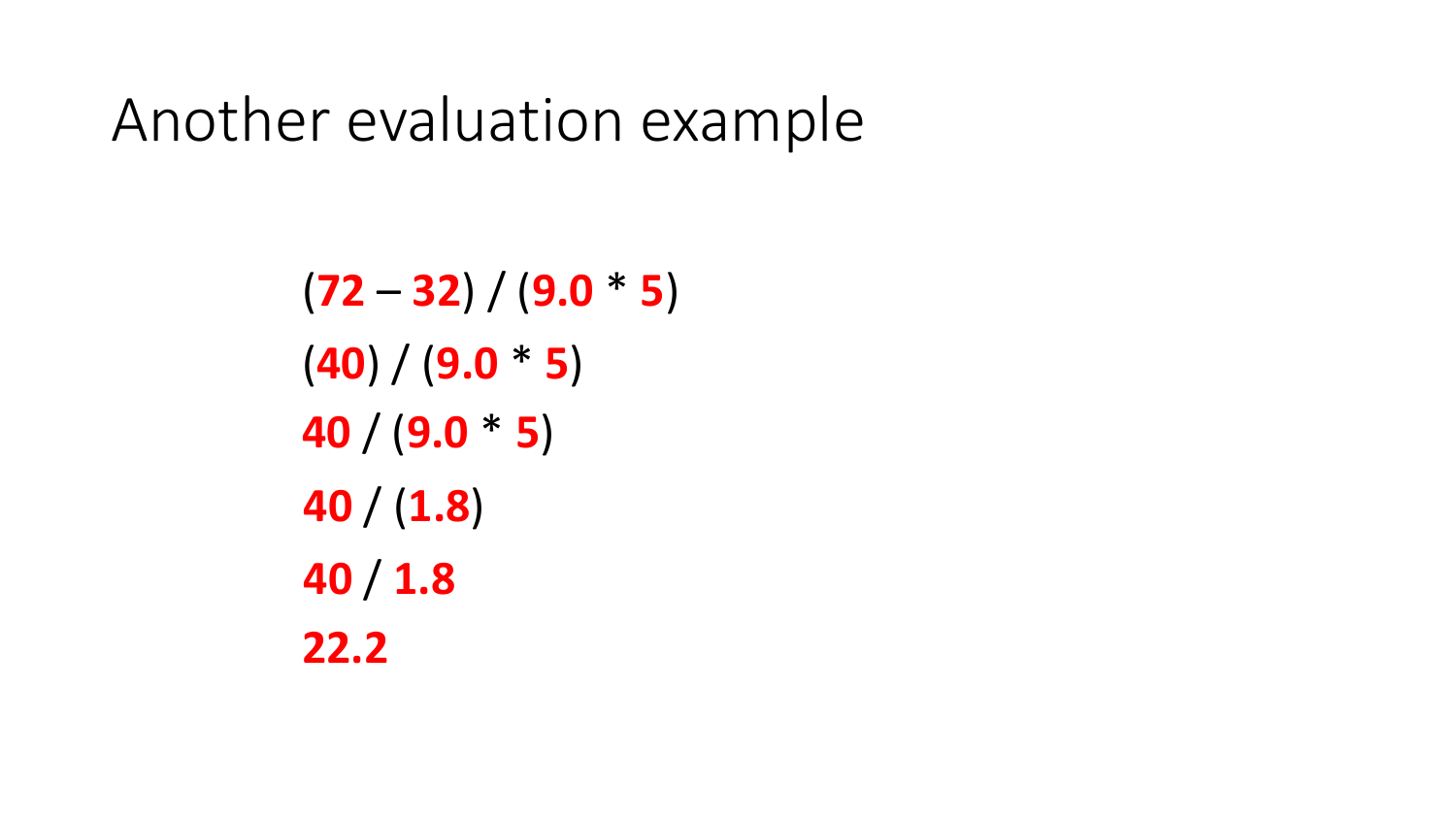## 2. A variable is a container

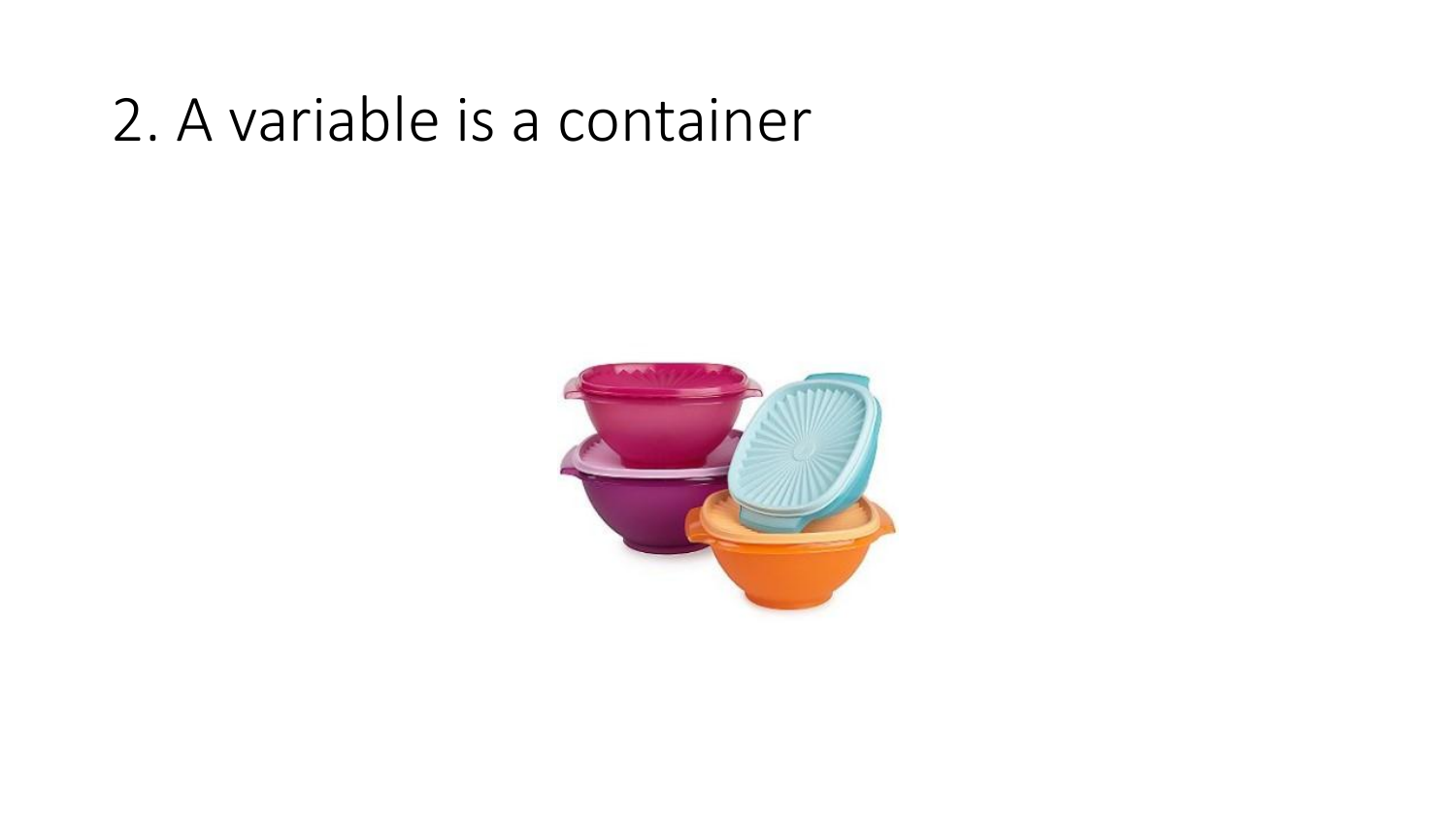### Variables hold values

- Recall variables from algebra:
	- Let  $x = 2$  ...
	- Let  $y = x$  ...
- To assign a variable, use "*varname* = *expression*"

$$
pi = 3.14
$$
\n
$$
pi = 3.14
$$
\n
$$
avgadro = 6*10**23
$$
\n
$$
avgadro = 4*10**23
$$
\n
$$
22 = x
$$
\n
$$
4:1000
$$
\n
$$
4:1000
$$
\n
$$
4:1000
$$
\n
$$
4:1000
$$
\n
$$
4:1000
$$
\n
$$
4:1000
$$
\n
$$
4:1000
$$
\n
$$
4:1000
$$
\n
$$
4:1000
$$
\n
$$
4:1000
$$
\n
$$
4:1000
$$
\n
$$
4:1000
$$
\n
$$
4:1000
$$
\n
$$
4:1000
$$
\n
$$
4:1000
$$
\n
$$
4:1000
$$
\n
$$
4:1000
$$
\n
$$
4:1000
$$
\n
$$
4:1000
$$
\n
$$
4:1000
$$
\n
$$
4:1000
$$
\n
$$
4:1000
$$
\n
$$
4:1000
$$
\n
$$
4:1000
$$
\n
$$
4:1000
$$
\n
$$
4:1000
$$
\n
$$
4:1000
$$
\n
$$
4:1000
$$
\n
$$
4:1000
$$
\n
$$
4:1000
$$
\n
$$
4:1000
$$
\n
$$
4:1000
$$
\n
$$
4:1000
$$
\n
$$
4:1000
$$
\n
$$
4:1000
$$
\n
$$
4:1000
$$
\n
$$
4:1000
$$
\n
$$
4:1000
$$
\n
$$
4:1000
$$
\n
$$
4:1000
$$
\n
$$
4:1000
$$
\n
$$
4:1000
$$
\n $$ 

• Not all variable names are permitted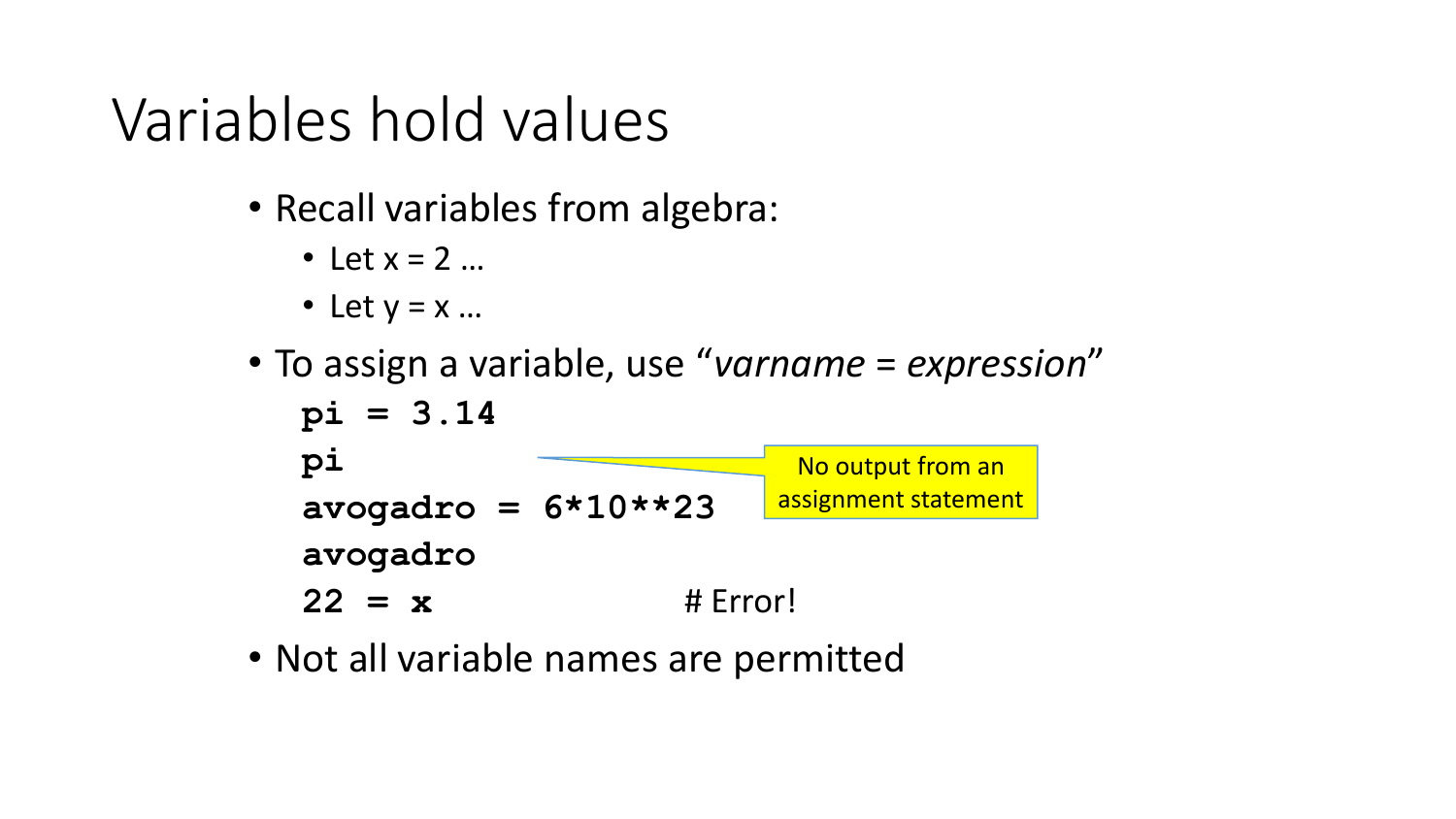#### **Variable Naming Rules**

Although you are allowed to make up your own names for variables, you must follow these rules:

- You cannot use one of Python's key words as a variable name. (See Table 1-2 for a list of the key words.)
- A variable name cannot contain spaces.
- The first character must be one of the letters a through z, A through Z, or an underscore character  $(\_)$ .
- After the first character you may use the letters a through z or A through  $Z$ , the digits 0 through 9, or underscores.
- Uppercase and lowercase characters are distinct. This means the variable name ItemsOrdered is not the same as itemsordered.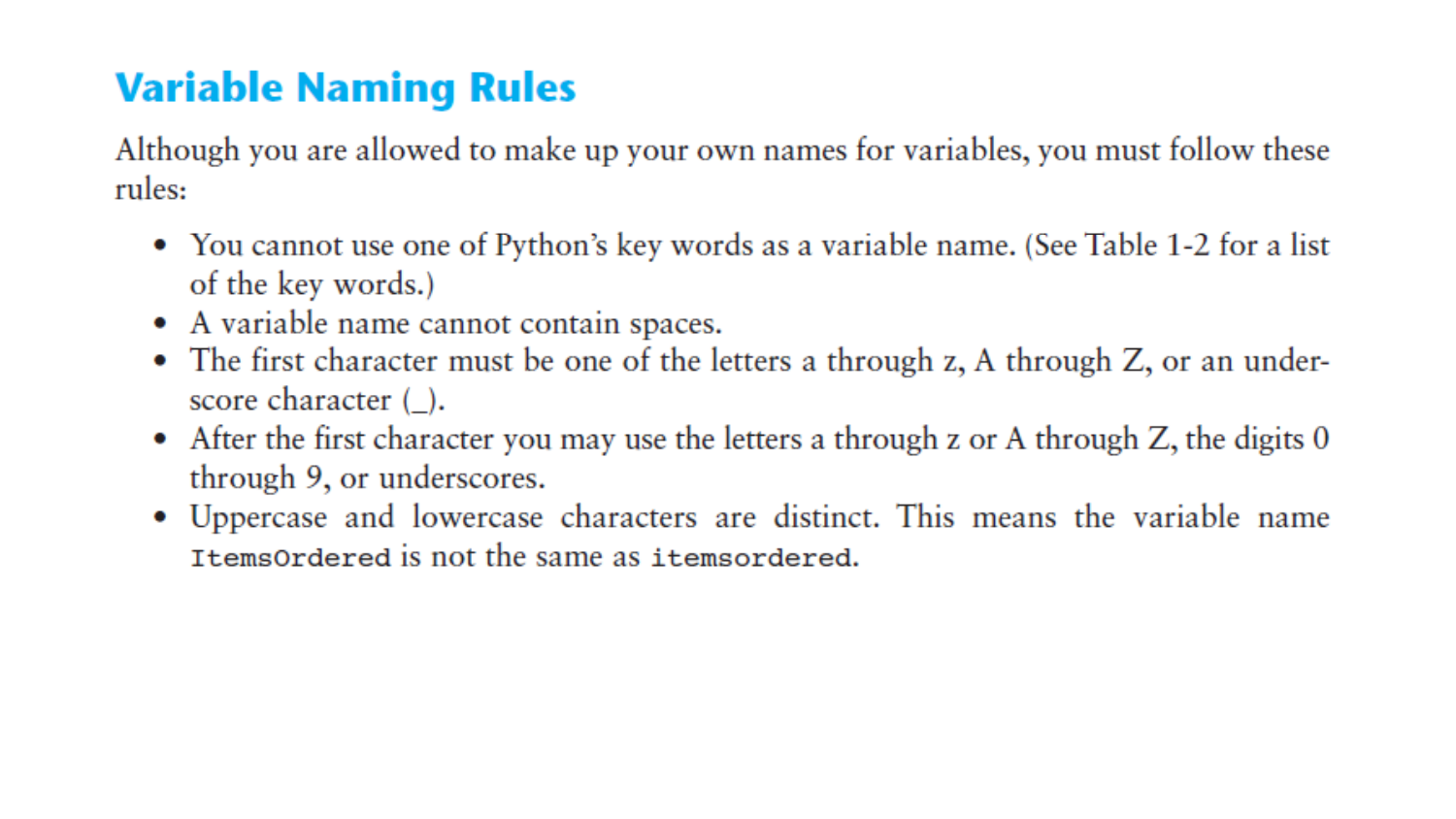#### Changing existing variables ("re-binding" or "re-assigning")  $x = 2$ **x y = 2 y x = 5 x**

**y**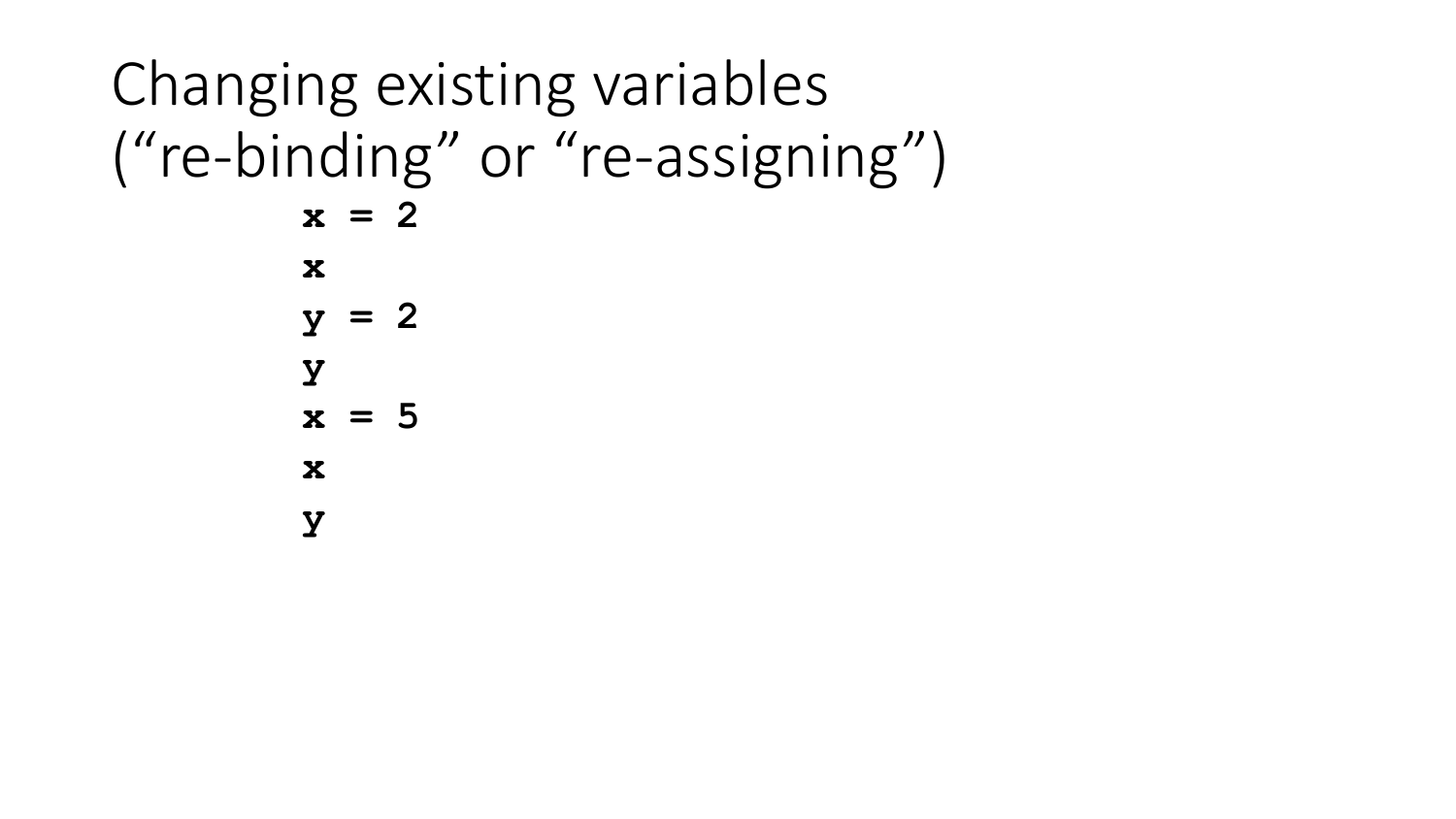#### Changing existing variables ("re-binding" or "re-assigning") **x = 2 x y = x y x = 5 x y**

- "=" in an assignment is *not* a statement or promise of eternal equality
- Evaluating an expression gives a new (copy of a) number, rather than changing an existing one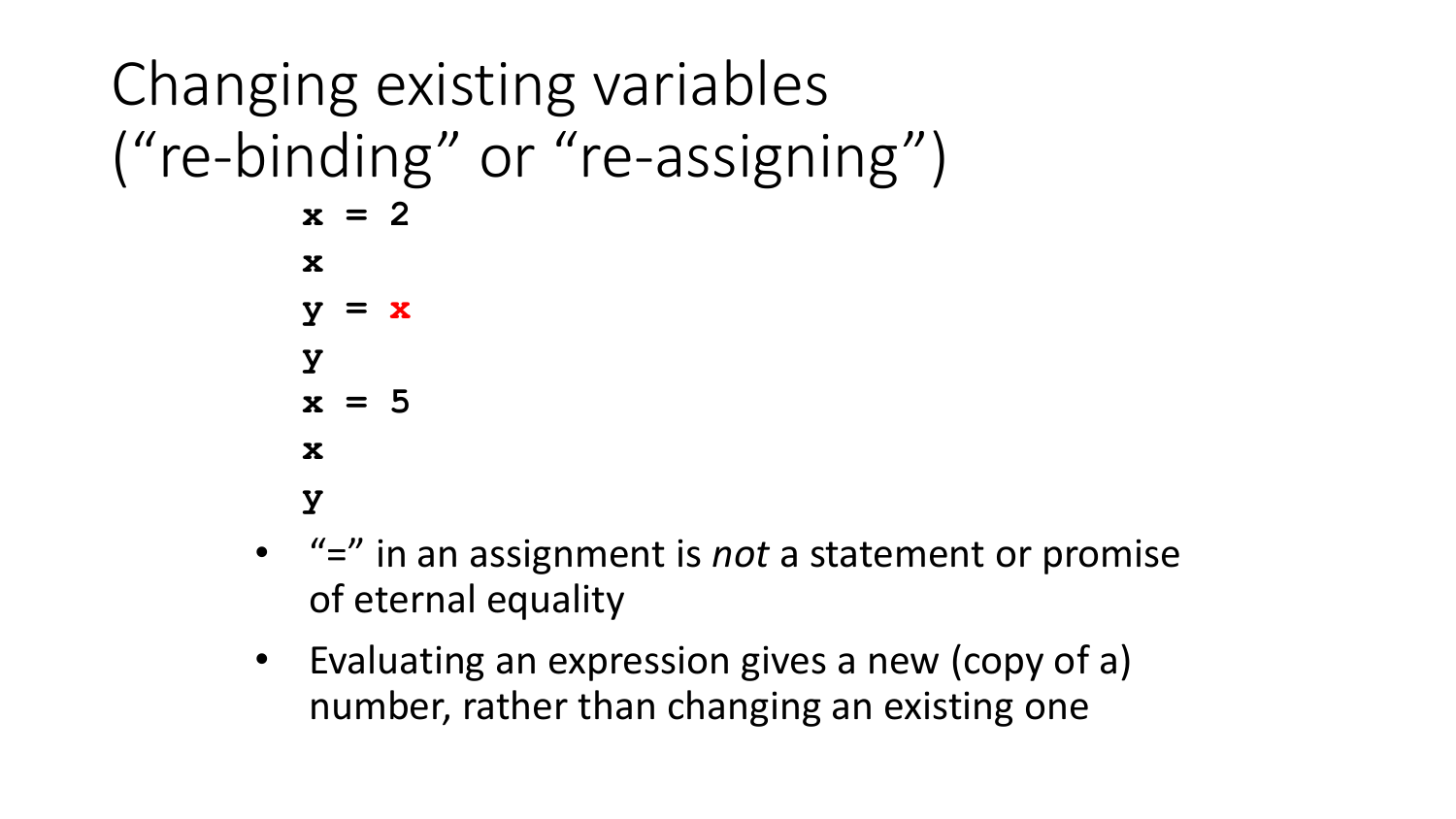### How an assignment is executed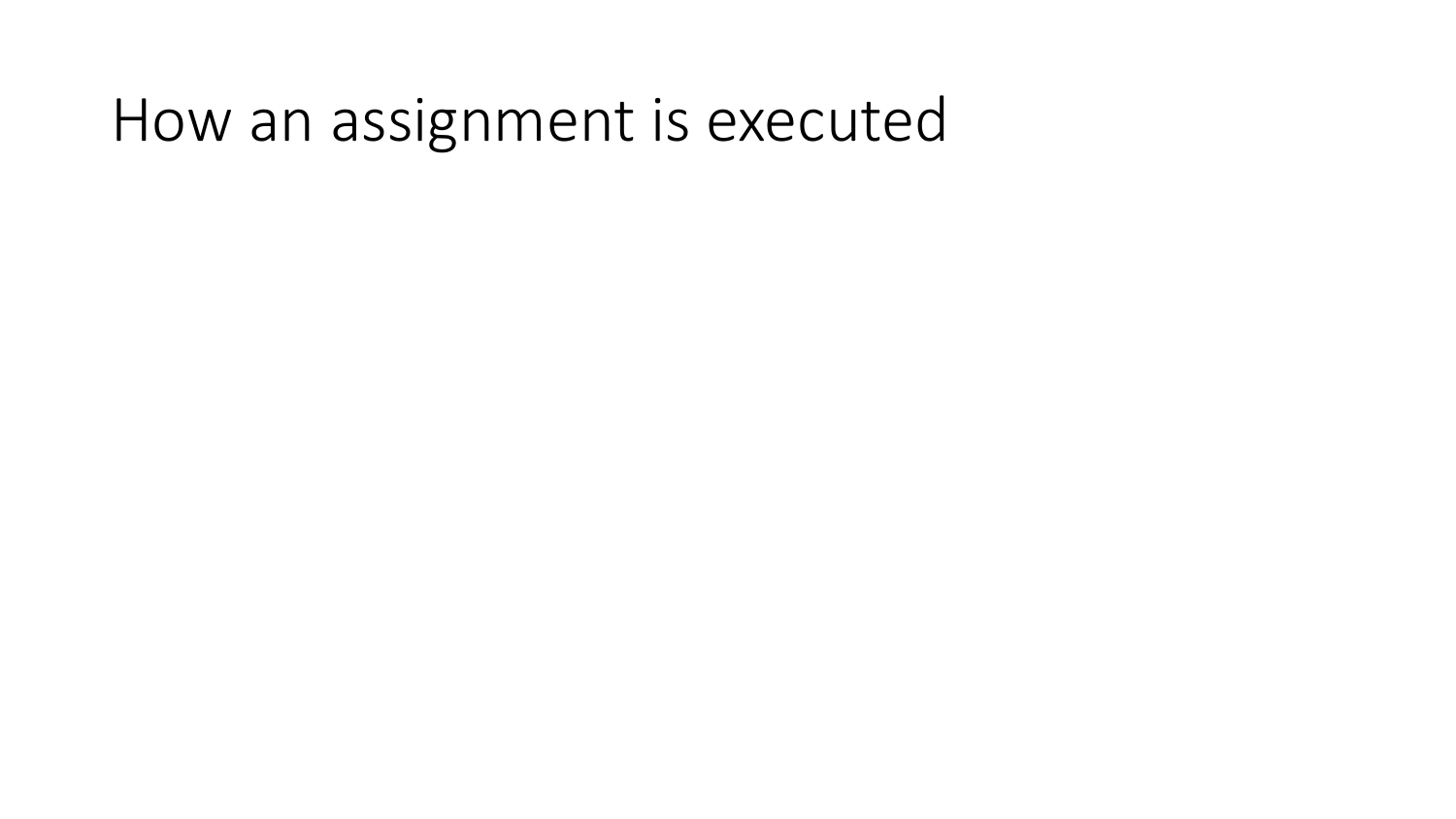### More expressions: Conditionals

| 22 > 4                                     |                                             |
|--------------------------------------------|---------------------------------------------|
| 22 < 4                                     |                                             |
| $22 == 4$                                  |                                             |
| $x = 100$                                  | # Assignment, not conditional!              |
| $22 = 4$                                   | # Error!                                    |
| $x \geq 5$                                 |                                             |
| $x \ge 100$                                |                                             |
| $x \ge 200$                                |                                             |
| not True                                   | Numeric operators: $+, * , *$               |
| not (x $>= 200$ )                          | Boolean operators: not, and, or             |
| $3<4$ and $5<6$                            | Mixed operators: $\lt$ , $\gt =$ , $\equiv$ |
| $4<3$ or $5<6$                             |                                             |
| $temp = 72$                                |                                             |
| water is liquid = temp > 32 and temp < 212 |                                             |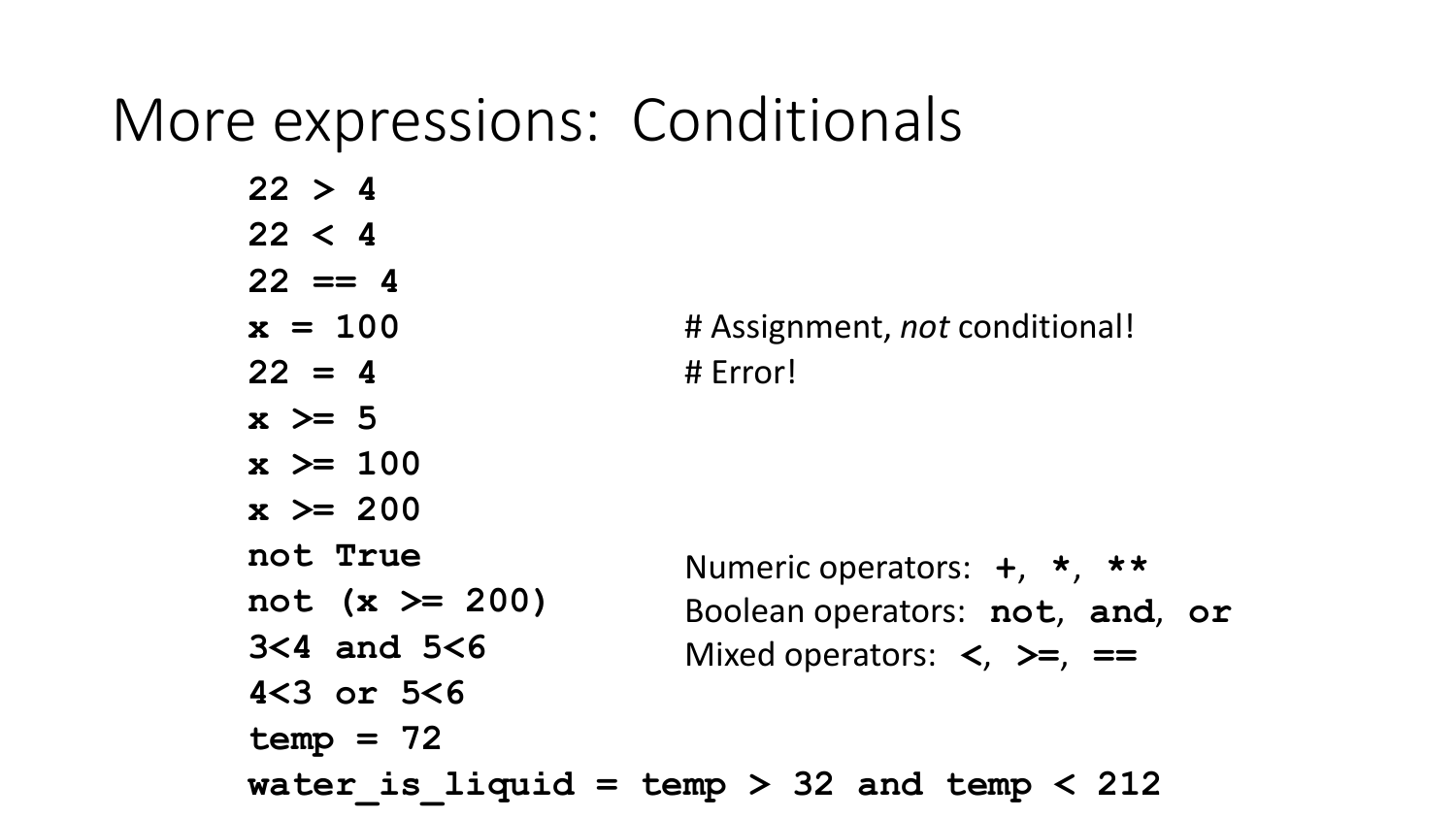```
More expressions: strings
```

```
A string represents text
'Python'
myclass = "CSE 190p"
" "
```
Empty string is not the same as an unbound variable

Operations:

- Length: **len(myclass)**
- Concatenation: **"Michael" + 'Ernst'**
- Containment/searching: **'0' in myclass**
	- **"O" in myclass**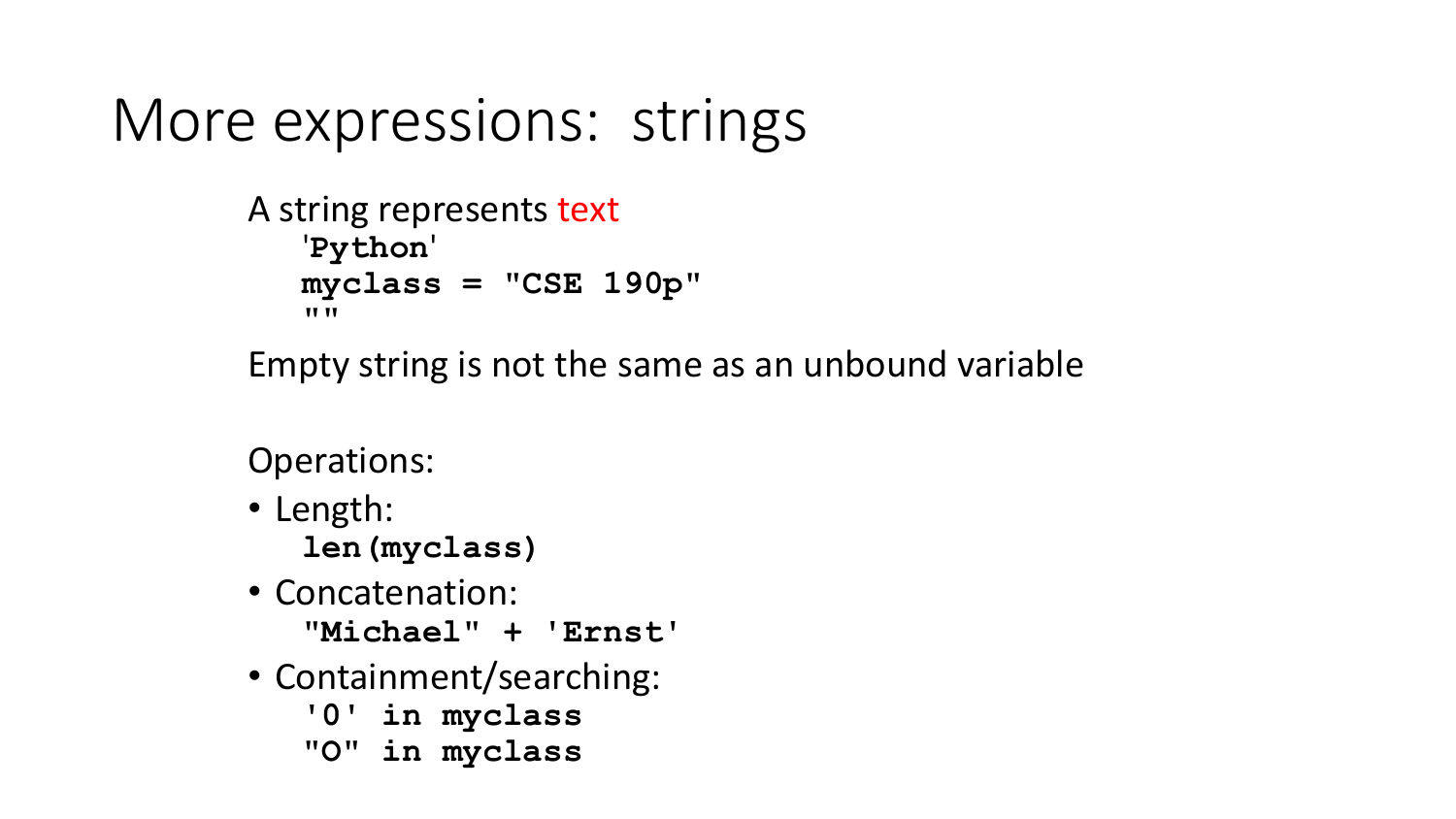### 3. Different types cannot be compared

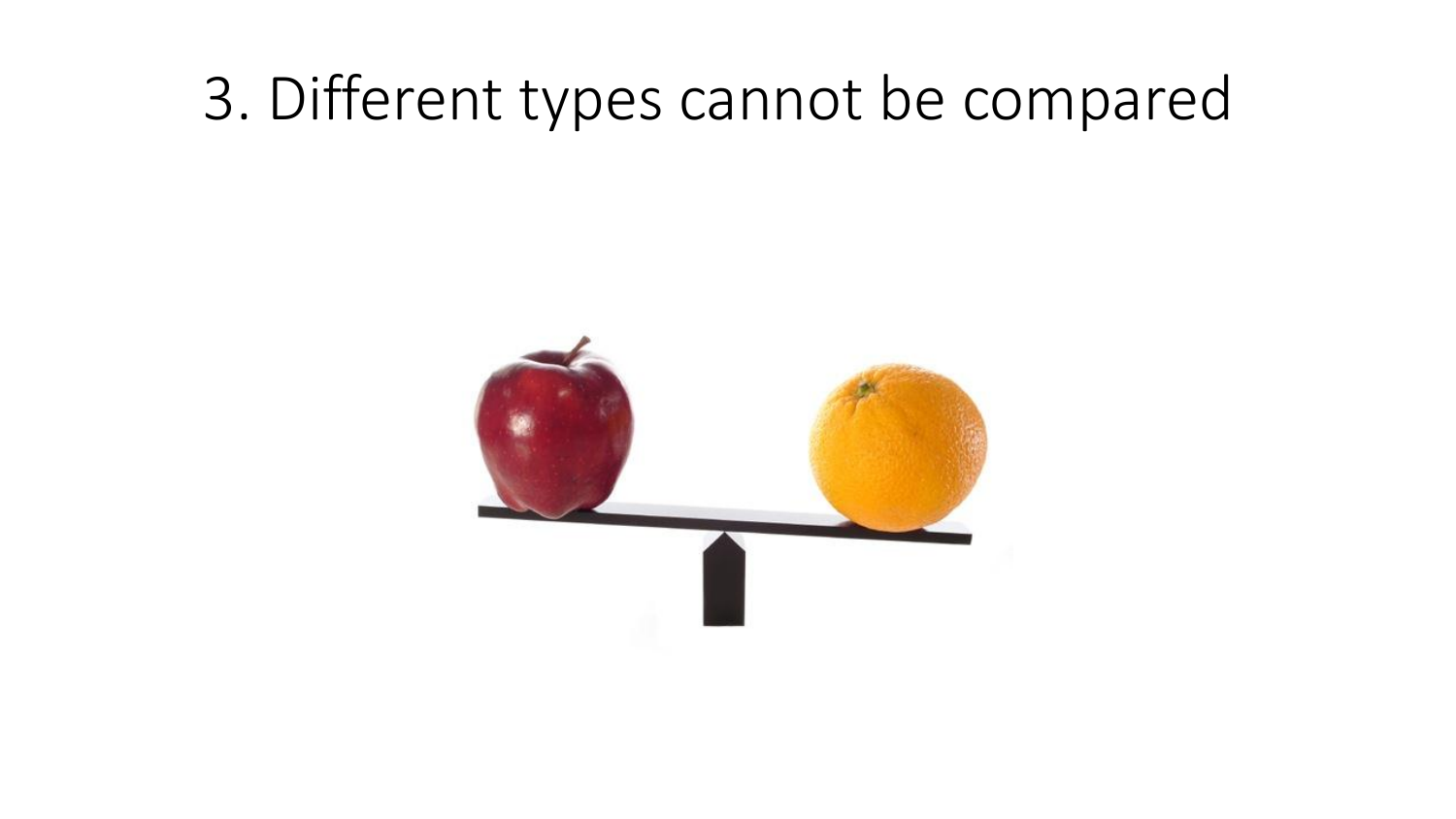# Types of values

- Integers (**int**): **-22**, **0**, **44**
	- Arithmetic is exact
	- Some funny representations: **12345678901L**
- Real numbers (**float**, for "floating point"): **2.718**, **3.1415**
	- Arithmetic is approximate, e.g., **6.022\*10\*\*23**
	- Some funny representations: **6.022e+23**
- Strings (**str**): **"I love Python"**, **""**
- Truth values (**bool**, for "Boolean"): **True**, **False**



George Boole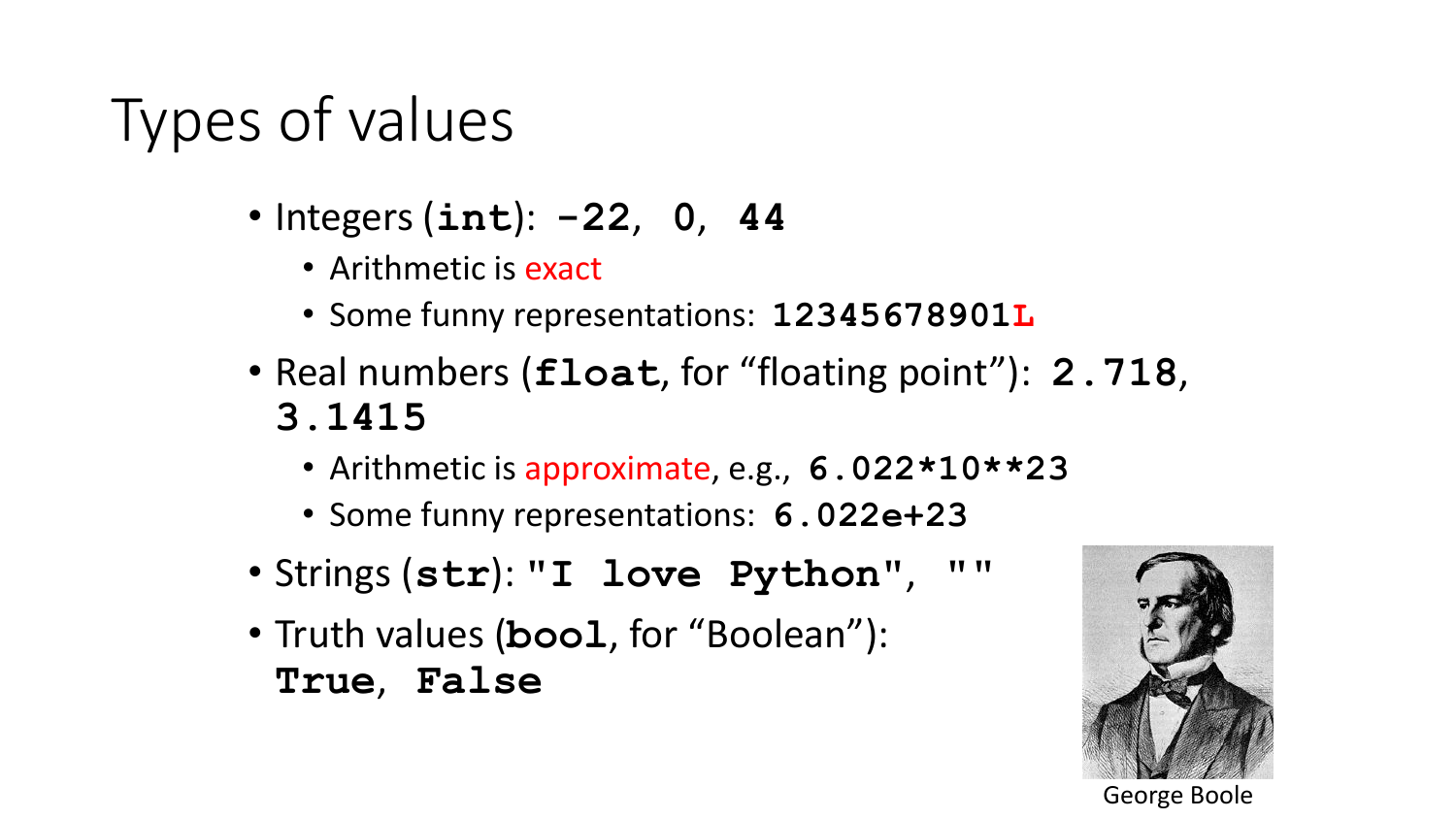# Operations behave differently on different types

- **3.0 + 4.0**
- **3 + 4**
- **3 + 4.0**
- **"3" + "4"**
- **3 + "4"** # Error
- **3 + True** # Insanity!

Moral: Python *sometimes* tells you when you do something that does not make sense.